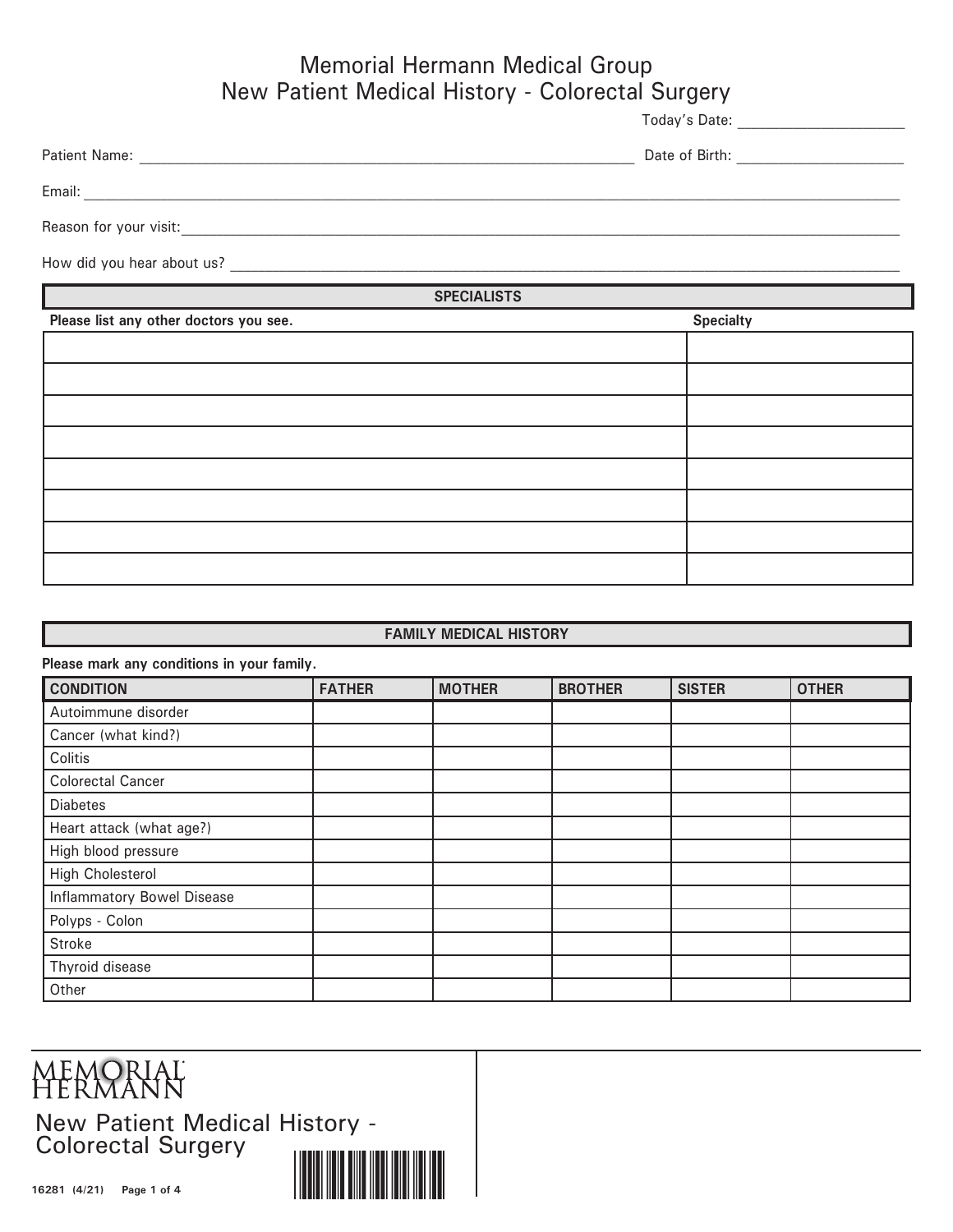| Please mark any conditions that apply to you. |                                         |                                |
|-----------------------------------------------|-----------------------------------------|--------------------------------|
| $\Box$ Anxiety                                | $\Box$ Emphysema (COPD)                 | $\Box$ Kidney disease          |
| $\Box$ Asthma                                 | $\Box$ Heart attack (what age?)         | $\Box$ Obstructive Sleep Apnea |
| $\Box$ Blood/clotting disorder                | $\Box$ Heart disease (blocked arteries) | $\Box$ Stroke                  |
| $\Box$ Cancer:                                | $\Box$ Heart failure                    | $\Box$ Thyroid disease         |
| $\Box$ Depression                             | $\Box$ High blood pressure              | $\Box$ Other:                  |
| $\Box$ Diabetes                               | $\Box$ High cholesterol                 |                                |

| <b>PROCEDURE HISTORY</b>              |             |  |  |  |  |
|---------------------------------------|-------------|--|--|--|--|
| Please list any surgeries you've had. | <b>Date</b> |  |  |  |  |
|                                       |             |  |  |  |  |
|                                       |             |  |  |  |  |
|                                       |             |  |  |  |  |
|                                       |             |  |  |  |  |
|                                       |             |  |  |  |  |
|                                       |             |  |  |  |  |
|                                       |             |  |  |  |  |
|                                       |             |  |  |  |  |
|                                       |             |  |  |  |  |
|                                       |             |  |  |  |  |

| <b>HEALTH MAINTENANCE</b>                                |                                                        |           |  |  |  |
|----------------------------------------------------------|--------------------------------------------------------|-----------|--|--|--|
| Have you had these tests?                                | If Yes, please list date (month/day/year) and results. | <b>No</b> |  |  |  |
| <b>Bone Density Screening</b>                            |                                                        |           |  |  |  |
| <b>COVID Testing</b>                                     |                                                        |           |  |  |  |
| <b>COVID Vaccine</b>                                     |                                                        |           |  |  |  |
| <b>Colorectal Cancer Screening</b>                       |                                                        |           |  |  |  |
| o Colonoscopy                                            |                                                        |           |  |  |  |
| o Fecal immunochemical test (FIT-DNA)<br>(Ex: Cologuard) |                                                        |           |  |  |  |
|                                                          |                                                        |           |  |  |  |
| o Fecal occult blood test (FOBT)                         |                                                        |           |  |  |  |
| (Ex: Hemoccult Sensa)                                    |                                                        |           |  |  |  |
| o Other - List name of test                              |                                                        |           |  |  |  |
| Diabetic Eye Exam                                        |                                                        |           |  |  |  |
| Mammogram                                                |                                                        |           |  |  |  |
| Pap Smear                                                |                                                        |           |  |  |  |

## **MEMORIAL**<br>HERMANN

New Patient Medical History - Colorectal Surgery

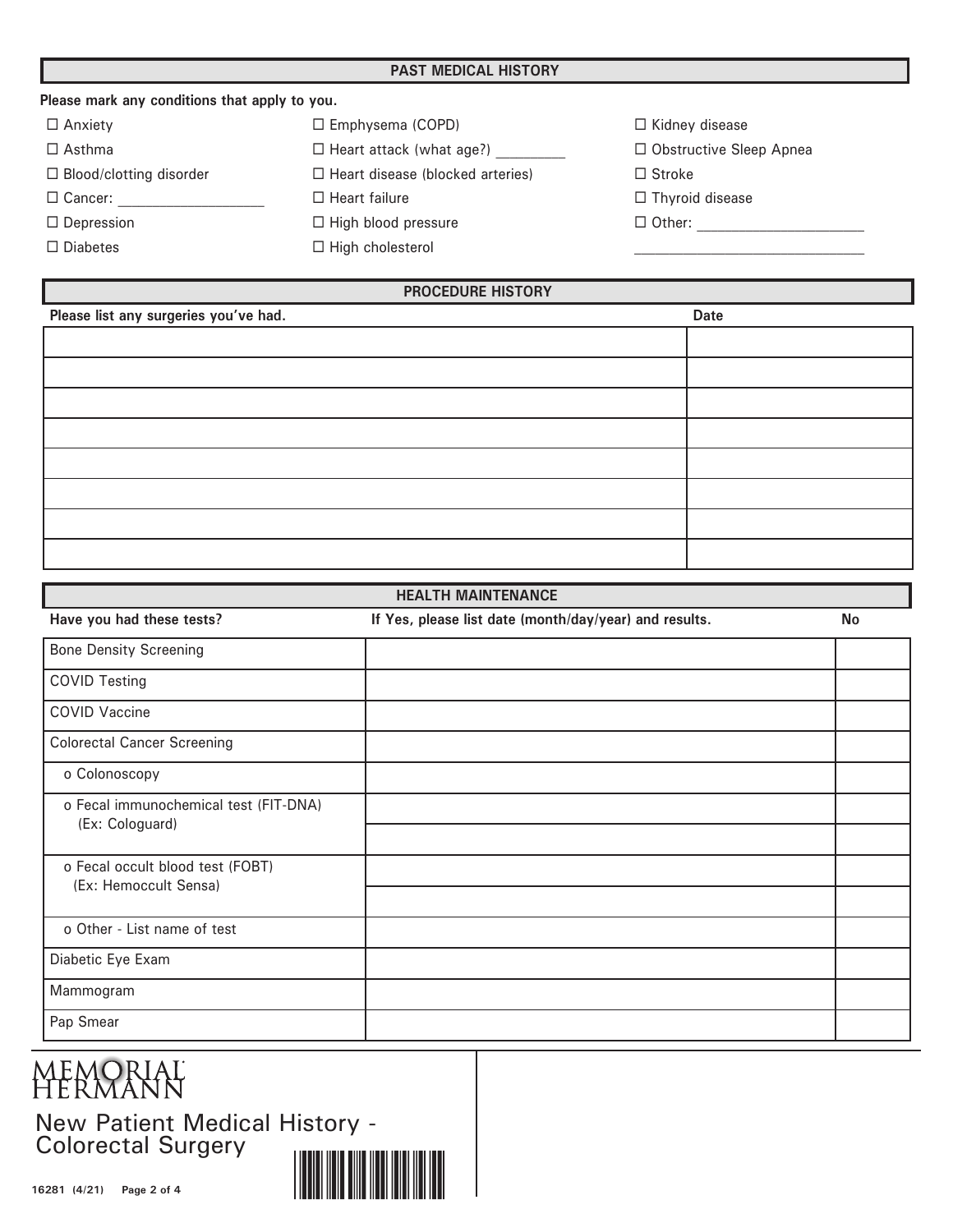|                                 |                                                         |                                                                                                                                                                                                                                                                                                      | <b>SOCIAL HISTORY</b>                                                    |                                                  |                                                 |                  |  |  |  |  |
|---------------------------------|---------------------------------------------------------|------------------------------------------------------------------------------------------------------------------------------------------------------------------------------------------------------------------------------------------------------------------------------------------------------|--------------------------------------------------------------------------|--------------------------------------------------|-------------------------------------------------|------------------|--|--|--|--|
| <b>Tobacco Use:</b>             | $\Box$ Current every day                                | $\Box$ Current some days                                                                                                                                                                                                                                                                             |                                                                          | $\Box$ Former                                    | $\Box$ Never                                    |                  |  |  |  |  |
|                                 |                                                         |                                                                                                                                                                                                                                                                                                      |                                                                          |                                                  |                                                 |                  |  |  |  |  |
| Tobacco Exposure:               | $\Box$ None                                             | $\Box$ At Work                                                                                                                                                                                                                                                                                       |                                                                          | $\Box$ At Home                                   |                                                 |                  |  |  |  |  |
|                                 |                                                         | You are a current or past smoker, have you smoked in the last year?                                                                                                                                                                                                                                  |                                                                          | $\Box$ Yes $\Box$ No                             |                                                 |                  |  |  |  |  |
| <b>Alcohol Use:</b>             |                                                         | * How often did you have a drink containing alcohol in the past year:                                                                                                                                                                                                                                |                                                                          |                                                  |                                                 |                  |  |  |  |  |
|                                 | $\Box$ Never                                            | $\Box$ Monthly or less                                                                                                                                                                                                                                                                               | $\Box$ 2-4 times/month $\Box$ 2-3 times/week $\Box$ 4 or more times/week |                                                  |                                                 |                  |  |  |  |  |
|                                 |                                                         | * How many drinks did you consume on a typical day when you were drinking in the past year?                                                                                                                                                                                                          |                                                                          |                                                  |                                                 |                  |  |  |  |  |
|                                 | $\square$ 1-2                                           | $\square$ 3-4                                                                                                                                                                                                                                                                                        | $\square$ 5-6                                                            | $\square$ 7-9                                    | $\Box$ 10 or more                               |                  |  |  |  |  |
|                                 |                                                         | * How often did you have 6 or more drinks on one occasion in the past year?                                                                                                                                                                                                                          |                                                                          |                                                  |                                                 |                  |  |  |  |  |
|                                 | $\Box$ Never                                            | $\Box$ Less than monthly $\Box$ monthly                                                                                                                                                                                                                                                              |                                                                          | $\Box$ Weekly                                    | $\Box$ Daily or almost daily                    |                  |  |  |  |  |
|                                 | * Type of Alcohol:                                      | $\Box$ Beer                                                                                                                                                                                                                                                                                          | $\Box$ Wine                                                              | $\Box$ Liquor                                    |                                                 |                  |  |  |  |  |
| <b>Substance Use:</b>           | $\Box$ Current                                          | $\Box$ Past                                                                                                                                                                                                                                                                                          | $\Box$ Never                                                             |                                                  |                                                 |                  |  |  |  |  |
|                                 |                                                         | Type (if applicable): Type (if applicable) and the state of the state of the state of the state of the state of the state of the state of the state of the state of the state of the state of the state of the state of the st                                                                       |                                                                          |                                                  |                                                 |                  |  |  |  |  |
| Exercise:<br>$\Box$ No Exercise |                                                         | $\Box$ Light Exercise<br>□ Moderate Exercise                                                                                                                                                                                                                                                         |                                                                          | $\Box$ Vigorous/High Intensity Exercise          |                                                 |                  |  |  |  |  |
|                                 |                                                         |                                                                                                                                                                                                                                                                                                      |                                                                          |                                                  |                                                 |                  |  |  |  |  |
|                                 |                                                         |                                                                                                                                                                                                                                                                                                      |                                                                          |                                                  |                                                 |                  |  |  |  |  |
|                                 |                                                         |                                                                                                                                                                                                                                                                                                      |                                                                          |                                                  | $\Box$ Student $\Box$ Retired $\Box$ Unemployed |                  |  |  |  |  |
|                                 |                                                         |                                                                                                                                                                                                                                                                                                      | <b>OBSTETRICAL HISTORY</b>                                               |                                                  |                                                 |                  |  |  |  |  |
|                                 | Have you ever been pregnant? $\square$ N/A $\square$ No | $\Box$ Yes                                                                                                                                                                                                                                                                                           |                                                                          |                                                  |                                                 |                  |  |  |  |  |
|                                 |                                                         |                                                                                                                                                                                                                                                                                                      |                                                                          |                                                  |                                                 |                  |  |  |  |  |
| <b>DATE/YEAR</b>                | <b>WEEKS AT BIRTH</b>                                   |                                                                                                                                                                                                                                                                                                      |                                                                          | DELIVERY: VAGINAL, CESAREAN, PREGNANCY LOSS, ETC |                                                 | <b>CHILD SEX</b> |  |  |  |  |
|                                 |                                                         |                                                                                                                                                                                                                                                                                                      |                                                                          |                                                  |                                                 |                  |  |  |  |  |
|                                 |                                                         |                                                                                                                                                                                                                                                                                                      |                                                                          |                                                  |                                                 |                  |  |  |  |  |
|                                 |                                                         |                                                                                                                                                                                                                                                                                                      |                                                                          |                                                  |                                                 |                  |  |  |  |  |
|                                 |                                                         |                                                                                                                                                                                                                                                                                                      |                                                                          |                                                  |                                                 |                  |  |  |  |  |
|                                 |                                                         |                                                                                                                                                                                                                                                                                                      |                                                                          |                                                  |                                                 |                  |  |  |  |  |
|                                 |                                                         |                                                                                                                                                                                                                                                                                                      |                                                                          |                                                  |                                                 |                  |  |  |  |  |
|                                 |                                                         | Did you have any complications during your pregnancies? $\Box$ N/A<br>If yes, please describe: Letter and the set of the set of the set of the set of the set of the set of the set of the set of the set of the set of the set of the set of the set of the set of the set of the set of the set of | $\Box$ No                                                                | $\square$ Yes                                    |                                                 |                  |  |  |  |  |

New Patient Medical History - Colorectal Surgery